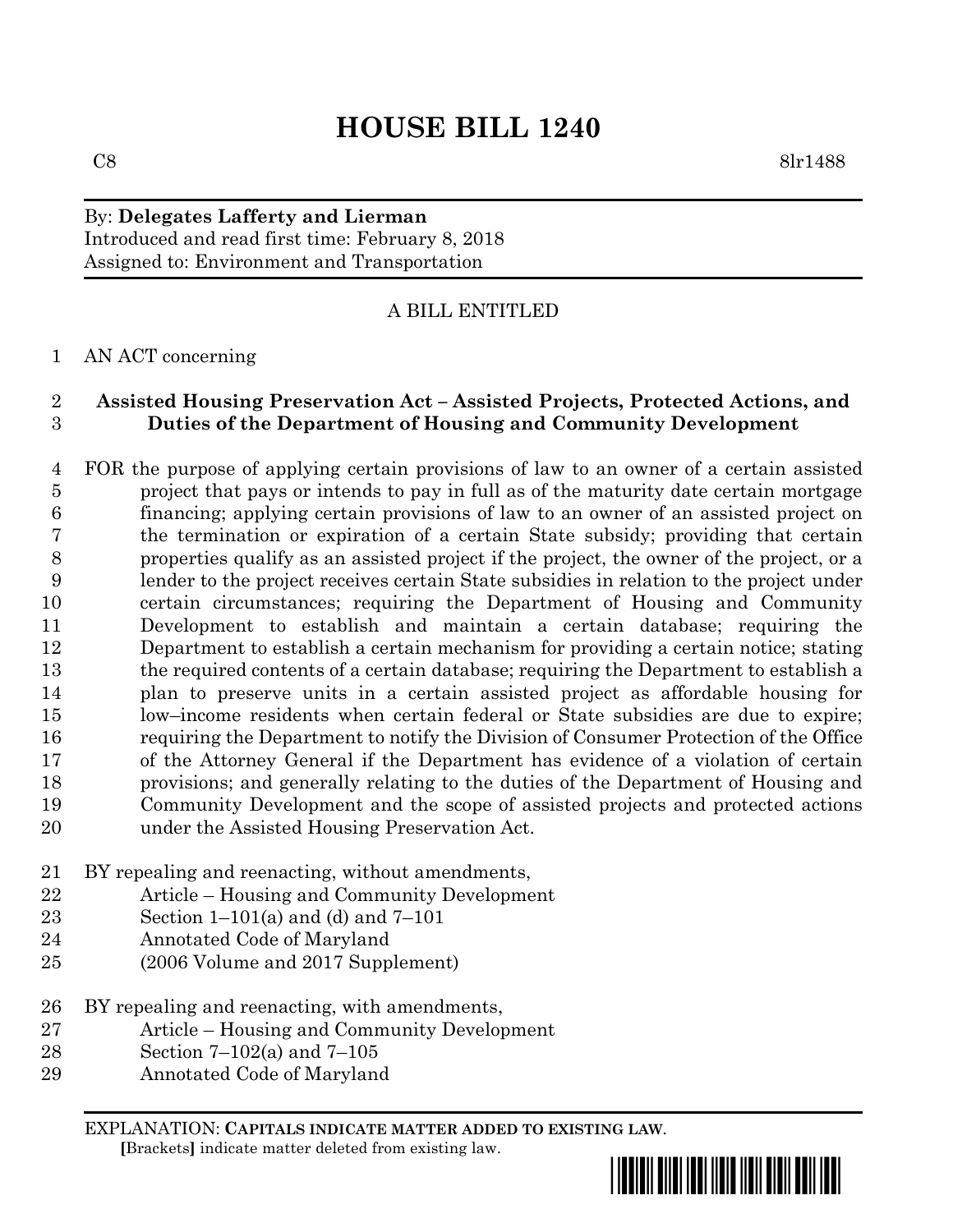|                                                   | $\overline{2}$                                                                                                                                              | <b>HOUSE BILL 1240</b>                                                                                                                                                      |
|---------------------------------------------------|-------------------------------------------------------------------------------------------------------------------------------------------------------------|-----------------------------------------------------------------------------------------------------------------------------------------------------------------------------|
| $\mathbf{1}$                                      | (2006 Volume and 2017 Supplement)                                                                                                                           |                                                                                                                                                                             |
| $\overline{2}$<br>$\boldsymbol{3}$<br>4<br>5<br>6 | BY adding to<br>Article – Housing and Community Development<br>Section 7–105.1 and 7–405<br>Annotated Code of Maryland<br>(2006 Volume and 2017 Supplement) |                                                                                                                                                                             |
| 7<br>8                                            | SECTION 1. BE IT ENACTED BY THE GENERAL ASSEMBLY OF MARYLAND,<br>That the Laws of Maryland read as follows:                                                 |                                                                                                                                                                             |
| 9                                                 | <b>Article - Housing and Community Development</b>                                                                                                          |                                                                                                                                                                             |
| 10                                                | $1 - 101.$                                                                                                                                                  |                                                                                                                                                                             |
| 11<br>12                                          | (a)<br>indicated.                                                                                                                                           | In this Division I of this article the following words have the meanings                                                                                                    |
| 13<br>14                                          | (d)<br>Development.                                                                                                                                         | "Department"<br>means the Department of Housing<br>and<br>Community                                                                                                         |
| 15                                                | $7 - 101.$                                                                                                                                                  |                                                                                                                                                                             |
| 16                                                | (a)                                                                                                                                                         | In this title the following words have the meanings indicated.                                                                                                              |
| 17<br>18                                          | (b)<br>in an assisted project.                                                                                                                              | "Assisted household" means one or more individuals who occupy a rental unit                                                                                                 |
| 19<br>$20\,$                                      | $\left( \mathrm{c}\right)$<br>subtitle.                                                                                                                     | "Assisted project" means a property that qualifies under $\S$ 7–105 of this                                                                                                 |
| 21<br>22                                          | (d)                                                                                                                                                         | "Assisted unit" means a dwelling unit that is in an assisted project and is<br>subject to regulatory requirements regarding:                                                |
| 23                                                |                                                                                                                                                             | (1)<br>the rent the owner may charge; or                                                                                                                                    |
| $\sqrt{24}$                                       |                                                                                                                                                             | (2)<br>the maximum annual income of the household occupying the unit.                                                                                                       |
| 25<br>26                                          | (e)<br>this title.                                                                                                                                          | "Designated household" means a household that qualifies under $\S$ 7-213 of                                                                                                 |
| 27<br>28                                          | (f)                                                                                                                                                         | "Notice of intent" means a notice of intent to take a protected action in<br>accordance with Subtitle 2 of this title.                                                      |
| 29<br>30                                          | (g)                                                                                                                                                         | "Owner" means a person who holds legal title to an assisted project or any<br>mortgagee in possession, receiver, trustee, or other person that may take a protected action. |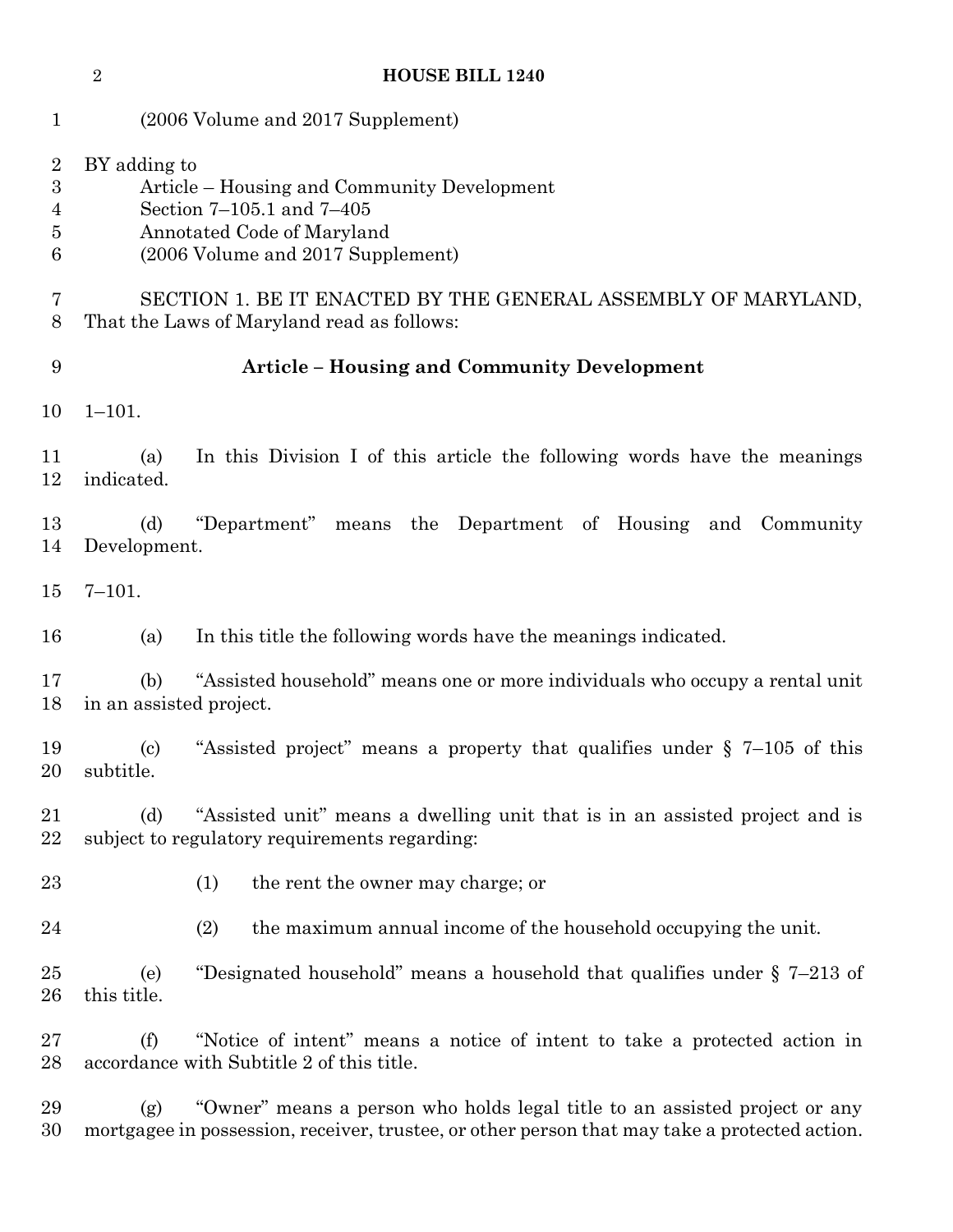(h) "Owner's offer" means the written offer made by the owner to parties having a right of first purchase under § 7–204 of this title.

 (i) (1) "Project–based § 8 rental assistance" means federal rental assistance under § 8 of the United States Housing Act of 1937, 42 U.S.C. § 1437f, to the owner or lender of a housing project under a new construction program, a substantial rehabilitation program, a loan management assistance program, or a property disposition program.

 (2) "Project–based § 8 rental assistance" does not include rental assistance made directly to a tenant under existing certificate or voucher programs.

 (j) "Protected action" means a sale, conveyance, transfer, prepayment, termination, failure to renew, or expiration under § 7–102(a) of this title.

- (k) "Relocation expenses" means costs incurred to:
- (1) hire contractors, labor, vehicles, or equipment to transport personal property;
- (2) pack and unpack personal property;

 (3) disconnect and reconnect utilities, such as water, telephone, gas, or electric, and to perform related services;

- (4) disconnect and install personal property;
- 18 (5) insure personal property to be moved;
- (6) pay rental application fees and make security deposits; and
- (7) pay other costs that the Secretary determines are reasonable.

 (l) "Tenant protection assistance" means payments to, and extensions of leases for, the occupant or former occupant of an assisted unit in connection with a protected action as required under § 7–212 of this title.

- 7–102.
- (a) Each owner of an assisted project is subject to this title if the owner takes or intends to take any of the following protected actions:
- (1) the prepayment in full before the maturity date **OR THE PAYMENT IN FULL AS OF THE MATURITY DATE** of mortgage financing that is:

29 (i) insured under  $\S 221(d)(3)$  of the National Housing Act, 12 U.S.C. § 1715l(d)(3), and assisted under § 101 of the Housing and Urban Development Act of 1965, 12 U.S.C. § 1701s, or under § 8 of the United States Housing Act of 1937, 42 U.S.C. § 1437f;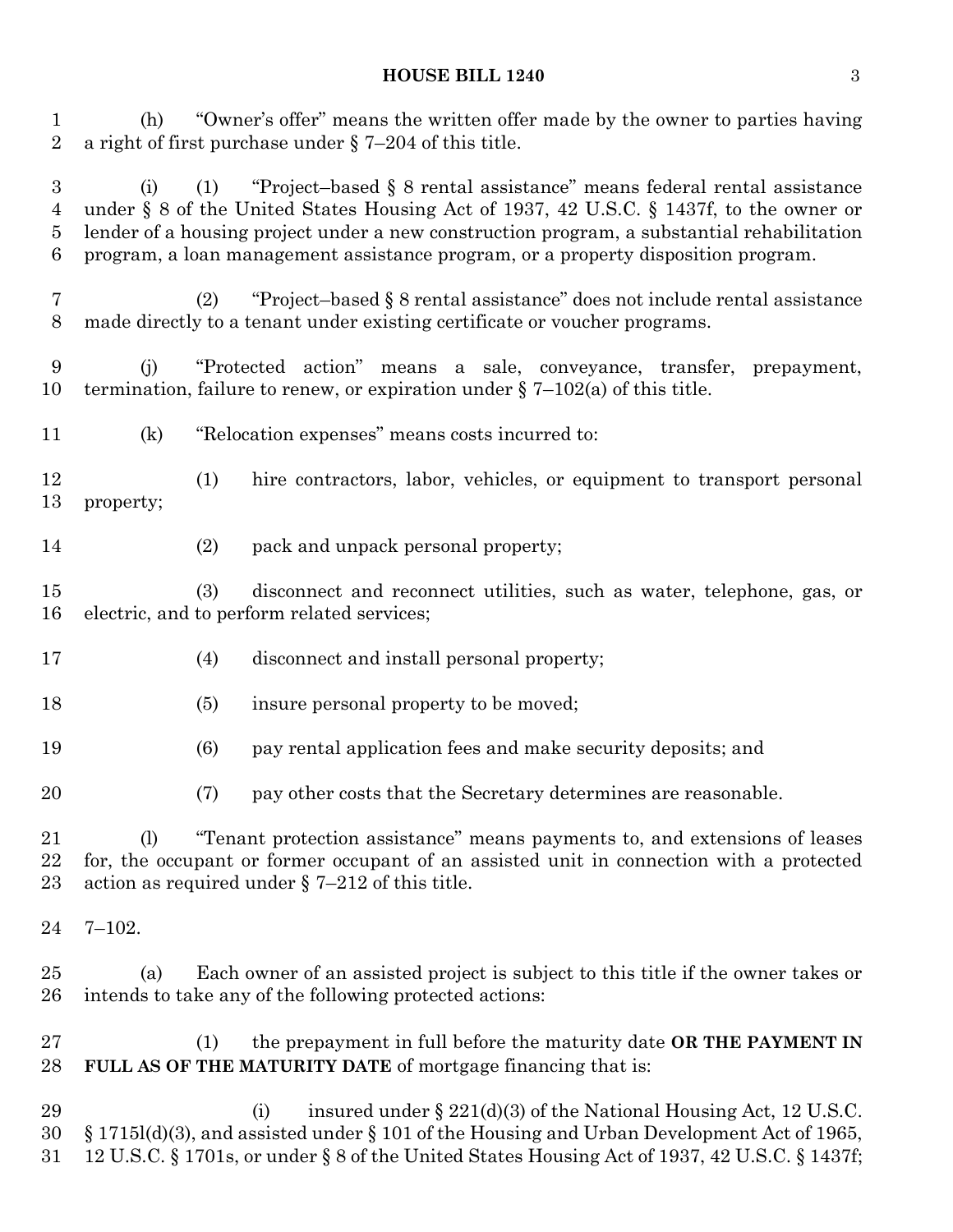#### **HOUSE BILL 1240**

1 (ii) insured under § 221(d)(3) of the National Housing Act, 12 U.S.C. 2 § 1715l(d)(3), and bears interest at a rate determined under § 221(d)(5) of the National Housing Act; 4 (iii) insured or assisted under § 202 or § 236(a) or (b) of the National Housing Act, 12 U.S.C. § 1701q or 12 U.S.C. § 1715z–1(a) or (b); 6 (iv) insured or assisted under  $\S 515$  of the Housing Act of 1949, 42 U.S.C. § 1485; or (v) held by the United States Department of Housing and Urban Development and insured or assisted, or formerly insured or assisted, under a program authorized by a statute referred to in item (1) of this subsection; (2) the termination before expiration of or failure to exercise any stated renewal option under an agreement providing for project–based § 8 rental assistance for any units in an assisted project; (3) the expiration, including a failure to extend after the expiration, of an agreement providing for project–based § 8 rental assistance to any units in an assisted project; **[**or**]** (4) the sale or conveyance of an assisted project by the owner in conjunction with, or within 1 year after the effective date of, any of the events described in item (1), (2), or (3) of this subsection**; OR (5) THE TERMINATION OR EXPIRATION OF A SUBSIDY FROM THE STATE RECEIVED IN RELATION TO AN ASSISTED PROJECT BY THE ASSISTED PROJECT, THE OWNER OF THE ASSISTED PROJECT, OR A LENDER TO THE ASSISTED PROJECT**. 7–105. A property qualifies as an assisted project if: (1) it is a building or buildings under common ownership containing 10 or more dwelling units intended to be leased to assisted households for occupancy as their primary residences; and (2) (i) a loan financing the property is insured or assisted under § 221(d)(3), § 202, or § 236(a) or (b) of the National Housing Act, 12 U.S.C. § 1701q, § 1715l(d)(3), or § 1715z–1, or § 515 of the Housing Act of 1949, 42 U.S.C. § 1485; **[**or**]** (ii) **THE PROJECT, THE OWNER OF THE PROJECT, OR A LENDER TO THE PROJECT RECEIVES SUBSIDIES FROM THE STATE IN RELATION TO THE**